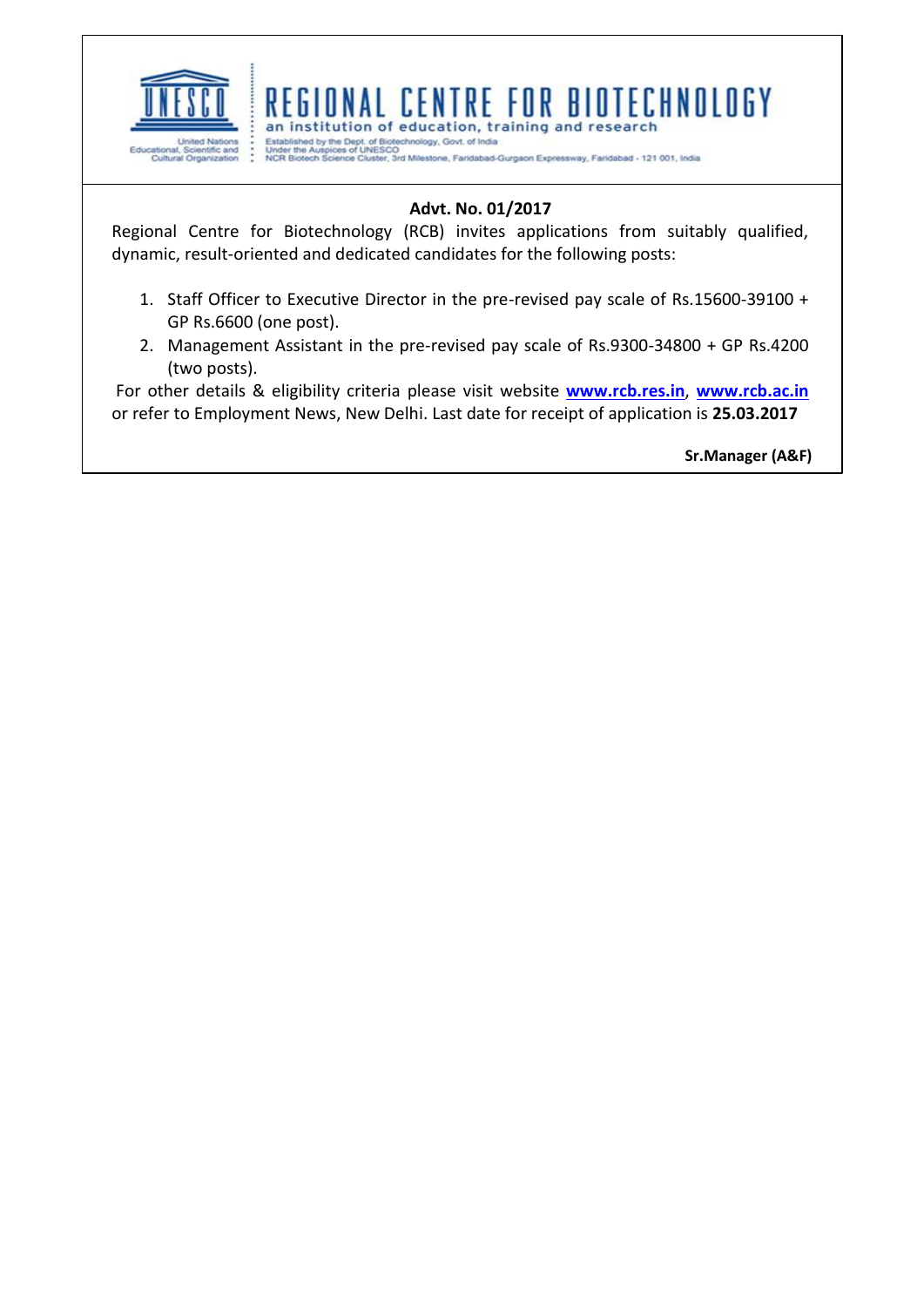## **REGIONAL CENTRE FOR BIOTECHNOLOGY**

An institution of education, training & research *(established by the Department of Biotechnology, Govt. Of India under the auspices of UNESCO)* NCR Biotech Science Cluster, 3rd Milestone, Faridabad – Gurgaon Expressway, Faridabad (121001), Haryana

Advt No. 01/2017 **Dated 28.02.2017** 

#### **RECRUITMENT FOR ADMINISTRATIVE POSITIONS**

Regional Centre for Biotechnology (RCB), an institution of national importance established by the Department of Biotechnology, Govt. Of India, with regional and global partnerships synergizing with the programmes of UNESCO. The primary focus of RCB is to provide world class education, training and conduct innovative research at the interface of multiple disciplines to create high quality human resource in disciplinary and interdisciplinary areas of biotechnology in a globally competitive research milieu. The Centre invites applications from suitably qualified, dynamic, result-oriented and dedicated candidates for the following posts on Direct recruitment/deputation / permanent absorption basis.

| SI. |                                                                                                                                                 | Name of the post Qualifications and Experience                                                                                                                                                                                                                                                                                                                                                                                                                                                                                                                                                                                                                                                                     | Job Description                                                                                                                                                                                                                                                                                                                                                                                                                                                                                                                                                                                                                                                                                                                                                                                                                                                           | No. of                            |
|-----|-------------------------------------------------------------------------------------------------------------------------------------------------|--------------------------------------------------------------------------------------------------------------------------------------------------------------------------------------------------------------------------------------------------------------------------------------------------------------------------------------------------------------------------------------------------------------------------------------------------------------------------------------------------------------------------------------------------------------------------------------------------------------------------------------------------------------------------------------------------------------------|---------------------------------------------------------------------------------------------------------------------------------------------------------------------------------------------------------------------------------------------------------------------------------------------------------------------------------------------------------------------------------------------------------------------------------------------------------------------------------------------------------------------------------------------------------------------------------------------------------------------------------------------------------------------------------------------------------------------------------------------------------------------------------------------------------------------------------------------------------------------------|-----------------------------------|
| No  | Pay Scale +                                                                                                                                     |                                                                                                                                                                                                                                                                                                                                                                                                                                                                                                                                                                                                                                                                                                                    |                                                                                                                                                                                                                                                                                                                                                                                                                                                                                                                                                                                                                                                                                                                                                                                                                                                                           | posts &                           |
|     |                                                                                                                                                 |                                                                                                                                                                                                                                                                                                                                                                                                                                                                                                                                                                                                                                                                                                                    |                                                                                                                                                                                                                                                                                                                                                                                                                                                                                                                                                                                                                                                                                                                                                                                                                                                                           |                                   |
| 1.  | Grade Pay<br><b>STAFF OFFICER</b><br><b>TO EXECUTIVE</b><br><b>DIRECTOR PB3</b><br>(Rs.15600-<br>39100) + Grade<br>Pay Rs.6600<br>(pre-revised) | <b>Essential:</b><br>Post graduate degree<br>in<br>science/technology,<br>Preferably related<br>life<br>to<br>sciences,<br>having<br>relevant<br>experience of working with<br>Chief Executive of a reputed<br>organisation providing critical<br>Secretarial or administrative<br>support with a total relevant<br>experience of 10 years.<br>OR<br>A Ph.D. degree in life sciences<br>with<br>three<br>years<br>of<br>in<br>science<br>experience<br>communications/office<br>management.<br><b>Desirable</b><br>A degree/diploma in business<br>management and experience<br>in project management<br>For Deputation:<br>5 years relevant experience in<br>Grade Pay of Rs.5400 plus<br>qualification as above. | Play<br>pivotal<br>role<br>$\mathsf{a}$<br>in<br>managing the office of the<br>Executive Director, assisting<br>him at meetings with senior<br>officials<br>government<br>and<br>leaders,<br>business<br>preparation of agenda for<br>the<br>meetings<br>&<br>arrangements<br>thereof,<br>preparation of presentations<br>for meetings record<br>the<br>meeting<br>discussions and<br>prepare the action minutes,<br>compose correspondence /<br>reports, co-ordinate<br>with<br>departments,<br>other<br>and<br>other<br>routine<br>manage<br>activities of the office. The<br>staff officer should be able<br>to assist and coordinate all<br>scientific and non-scientific<br>communications arising from<br>Executive<br>Director's<br>the<br>office as well as handle the<br>management of Extra-mural<br>grants, and liaise with the<br>investigators and financial | age limit<br>One post<br>45 years |
|     |                                                                                                                                                 |                                                                                                                                                                                                                                                                                                                                                                                                                                                                                                                                                                                                                                                                                                                    | administration of the RCB<br>and the funding agency.                                                                                                                                                                                                                                                                                                                                                                                                                                                                                                                                                                                                                                                                                                                                                                                                                      |                                   |
| 2.  | Management                                                                                                                                      | <b>Essential:</b>                                                                                                                                                                                                                                                                                                                                                                                                                                                                                                                                                                                                                                                                                                  | The incumbent will deal with                                                                                                                                                                                                                                                                                                                                                                                                                                                                                                                                                                                                                                                                                                                                                                                                                                              | Two posts                         |
|     | <b>Assistant PB2</b>                                                                                                                            | Graduate<br>with<br>3<br>years                                                                                                                                                                                                                                                                                                                                                                                                                                                                                                                                                                                                                                                                                     | any of the following matters                                                                                                                                                                                                                                                                                                                                                                                                                                                                                                                                                                                                                                                                                                                                                                                                                                              | 30 years                          |
|     | (Rs. 9300-                                                                                                                                      | the<br>office<br>in                                                                                                                                                                                                                                                                                                                                                                                                                                                                                                                                                                                                                                                                                                | decided<br>the<br>by<br><b>RCB</b><br>as                                                                                                                                                                                                                                                                                                                                                                                                                                                                                                                                                                                                                                                                                                                                                                                                                                  | One UR                            |
|     |                                                                                                                                                 | experience                                                                                                                                                                                                                                                                                                                                                                                                                                                                                                                                                                                                                                                                                                         |                                                                                                                                                                                                                                                                                                                                                                                                                                                                                                                                                                                                                                                                                                                                                                                                                                                                           |                                   |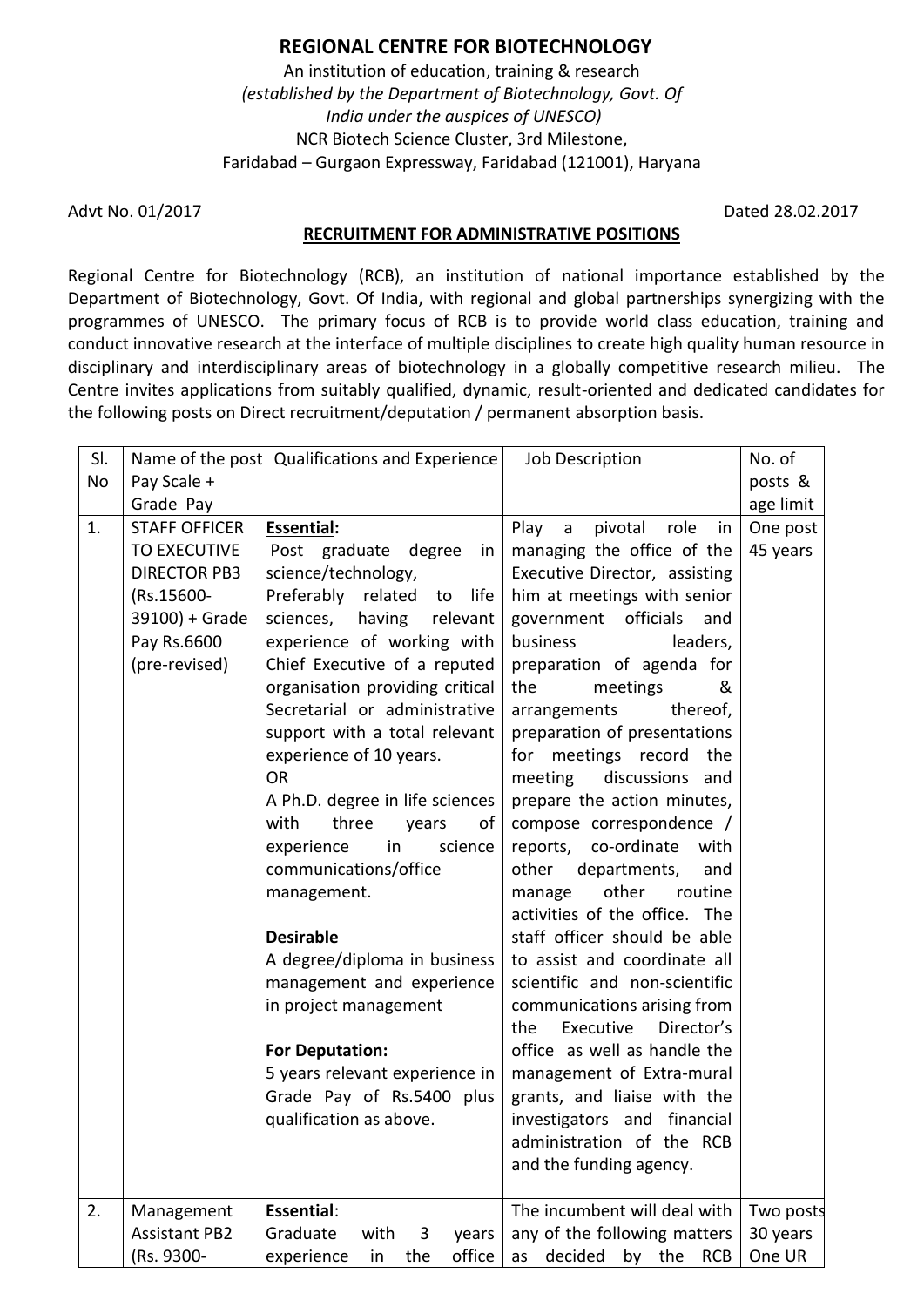| $34800 +$ Grade | procedures, preferably in a  | management from time to        | One OBC |
|-----------------|------------------------------|--------------------------------|---------|
| Pay Rs.4200     | government establishment in  | time:<br>personnel,            |         |
| (pre-revised)   | the pre-revised scale of GP  | establishment,<br>academics,   |         |
|                 | Rs.2,800/- or equivalent.    | estate management, cash        |         |
|                 |                              | handling, billing, accounting, |         |
|                 | <b>Desirable:</b>            | purchases, storekeeping,       |         |
|                 | in the use of<br>Proficiency | noting & drafting, typing and  |         |
|                 | word<br>computers<br>for     | maintenance of all relevant    |         |
|                 | processing and data handling | records.                       |         |
|                 | using Excel sheets,<br>and   |                                |         |
|                 | knowledge of government      |                                |         |
|                 | rules and regulations.       |                                |         |

The above age limit for the direct recruitment, qualifications, experience and other requirements are relaxable at the discretion of the Controlling Authority, in case of candidates otherwise well qualified. Other details of terms and conditions of appointment and application format is available on website **[www.rcb.res.in,](http://www.rcb.res.in/) [www.rcb.ac.in.](http://www.rcb.ac.in/)** 

Interested candidates should submit their applications duly completed, to the Sr. Manager, Regional Centre for Biotechnology, NCR Biotech Science Cluster, 3rd Milestone, Faridabad – Gurgaon Expressway, Faridabad - 121001, Haryana in the prescribed format which can be downloaded from the website, along with copies of certificates of academic, professional & technical qualifications and experience, caste certificate, if any, photograph and a Demand draft of Rs. 500/- (SC/ST/PH candidates are exempted from payment of fees) drawn on State Bank of India payable at Faridabad in favour of the Executive Director, Regional Centre for Biotechnology, **latest by 25.03.2017.**

### **OTHER TERMS AND CONDITIONS**

- 1. There will be a probation period of one year which may be extended at the discretion of the Competent Authority.
- 2. The pay and allowances etc are presently admissible as per the recommendations of the 6<sup>th</sup> Pay Commission of the Govt. Of India. Other benefits include NPS, Medical reimbursement, LTC, etc. as per rules of the centre.
- 3. The experience requirement specified should be the experience acquired after obtaining the minimum educational qualifications required for the post.
- 4. All educational, professional and technical qualifications should be from a recognized Board / University.
- 5. Persons working in Govt. or Public Sector Undertaking should apply through proper channel or produce the 'No-Objection Certificate' at the time of interview.
- 6. Outstation SC/ST candidates called for interview will be paid to & fro second class railway fare, as per Govt. of India rules on production of the proof of the same. Candidates applying for deputation / permanent absorption may invariably get their application forwarded through proper channel.
- 7. The officers selected for appointment on deputation may either retain their grade pay in the scale applicable to them plus deputation allowance and other allowances as admissible in their parent cadre, or draw their pay in the appropriate grade indicated against the post. The period and terms of deputation will be governed by standard terms of deputation as prescribed by Government of India from time to time
- 8. Canvassing in any form will be a disqualification.
- 9. Mere fulfilment of the minimum prescribed qualification and experience will not vest any right on a candidate for being called for interview. Only the candidates short listed by a duly constituted Screening Committee will be called for interview and/or skill test. In case a large number of applications are received for each post, the Screening Committee may